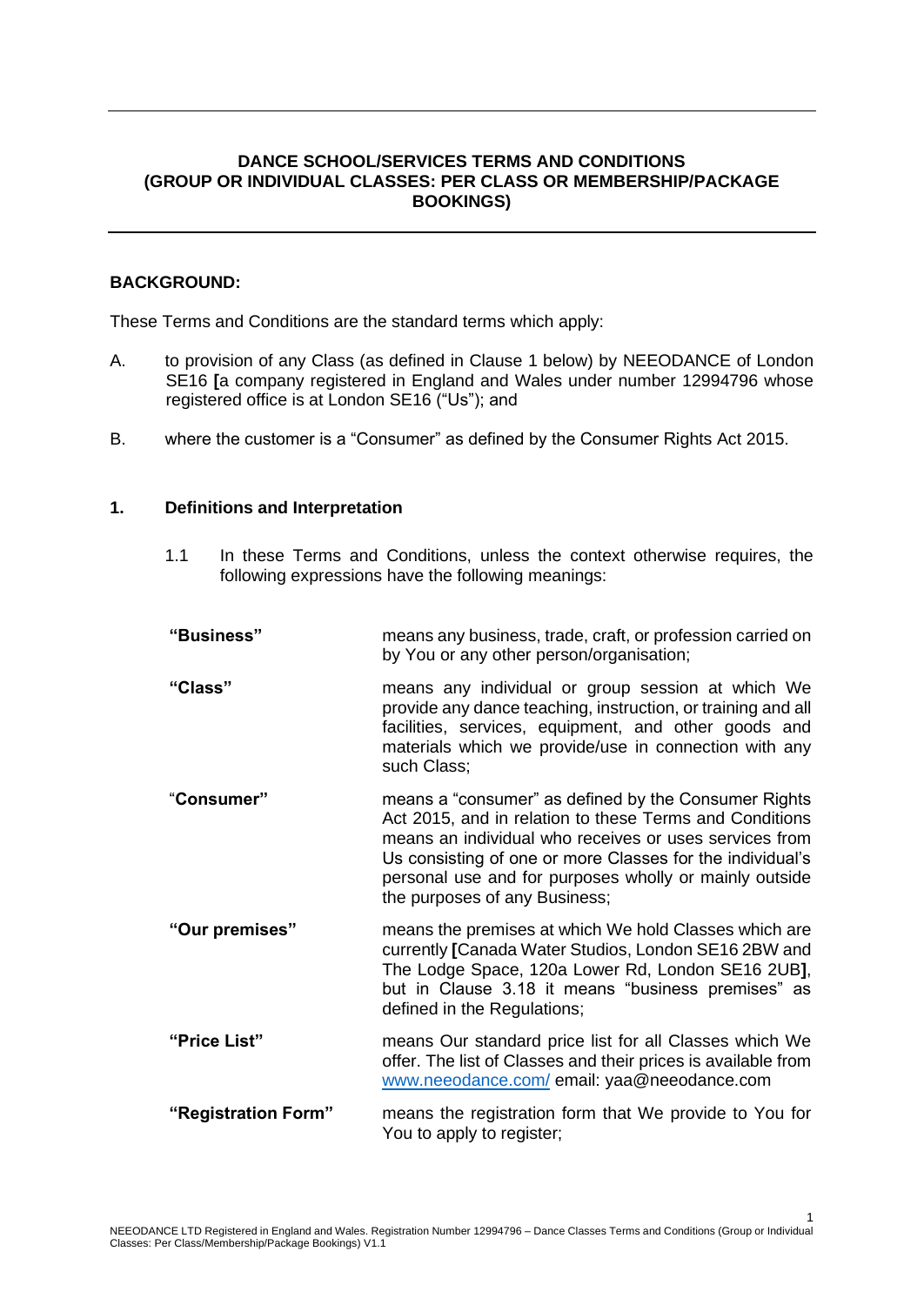| "Regulations" | means | The |  | Consumer Contracts (Information,                       |
|---------------|-------|-----|--|--------------------------------------------------------|
|               |       |     |  | Cancellation and Additional Charges) Regulations 2013; |

**"We/Us/Our"** means NEEODANCE whose place of business and contact address is **[**the same address as above**]** and includes all Our staff (employees and agents);

```
"You/Your" means an individual to whom We agree to provide any 
         Class.
```
- 1.2 Unless the context otherwise requires, each reference in these Terms and Conditions to:
	- 1.2.1 "these Terms and Conditions" is a reference to these Terms and Conditions; and
	- 1.2.2 a Clause or sub-Clause is a reference to a Clause of these Terms and Conditions.
- 1.3 The headings used in these Terms and Conditions are for convenience only and shall not affect the interpretation of these Terms and Conditions.
- 1.4 Words signifying the singular number shall include the plural and vice versa.
- 1.5 References to any gender shall include the other gender.

### **2. Registration**

- 2.1 In order to attend any Class You first have to register with Us and You may do so by completing the Registration Form and agreeing in that Form to these Terms and Conditions.
- 2.2 The details that You provide and confirm in the Registration Form must be complete and correct, including Your confirmation that You are 18 or over and a "Consumer", and that You agree to these Terms and Conditions, and including but not limited to the fitness, health and safety matters and the rules set out in Clauses 6 and 7 of these Terms and Conditions.
- 2.3 You may book and attend a Class only once We have accepted Your Registration Form **[**in writing**]**. Acceptance of that application to register means that We agree that You may then (but not otherwise) book a Class. Our decision whether or not to accept Your application to register is in Our absolute discretion.
- 2.4 Upon Our acceptance of Your Registration Form and confirmation that We accept Your application to register there will be a contract between You and Us on these Terms and Conditions.

## **3. Booking and Cancellation of Classes, Expulsion, and Consumer Rights**

3.1 You must be 18 or over and a "Consumer" to book and attend any Class.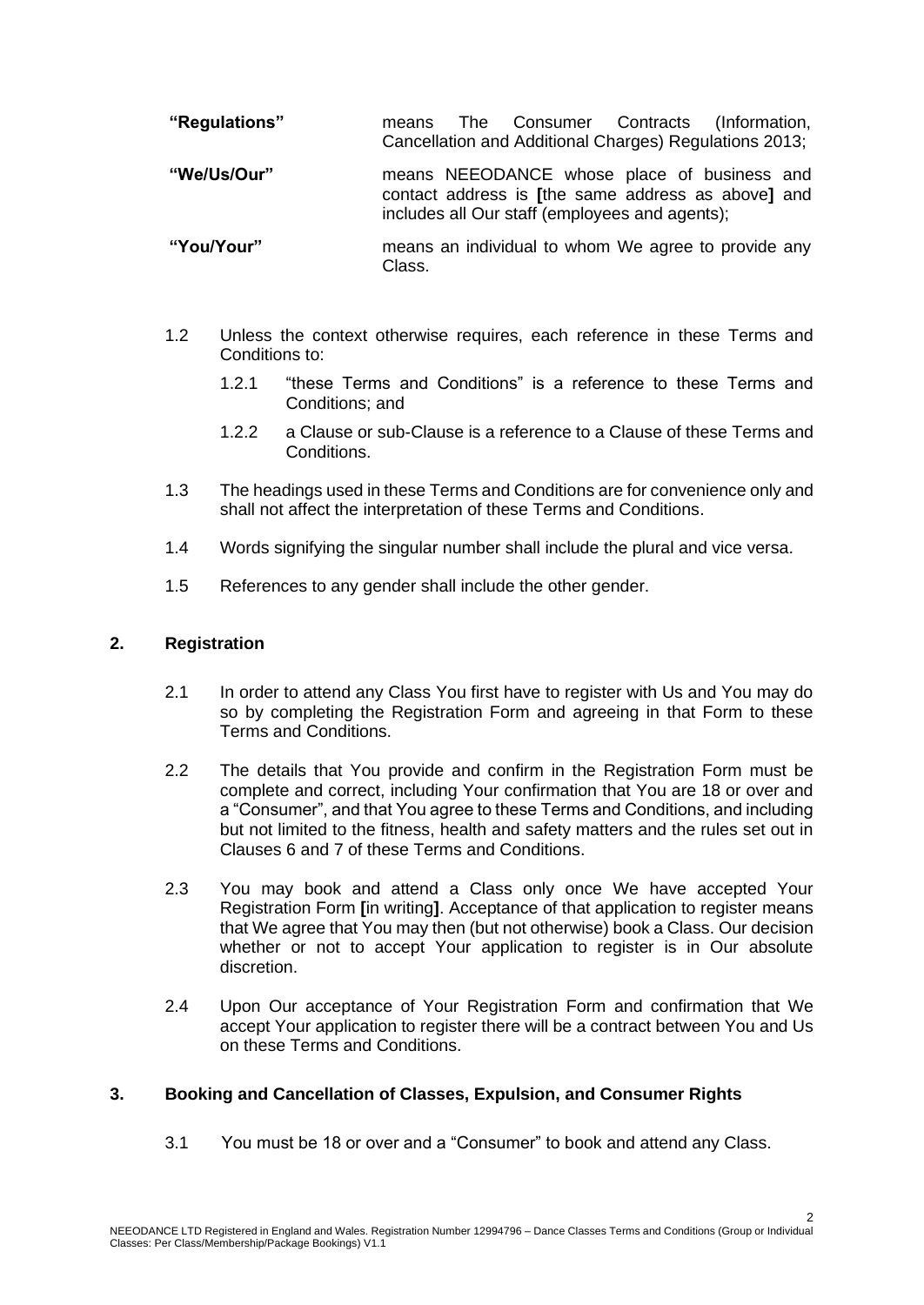- 3.2 A Class and Your place in that Class is subject to availability. No priority is given, and places in a Class are allocated on a first-come-first-served basis. We will not reserve or guarantee any particular date and/or time for any Class unless You book and pay for the Class for that time and date.
- 3.3 Each Class requires one or more people to book it for it to take place unless it is available as, and specifically booked as, an **[**individual**] [**small**]** Class for You **[**and up to 7 other people in studio or 100 online**]**.
- 3.4 You may book a Class through **[**Our website**] [**or**] [**Our on-line booking system**]** as a single Class **[**or as part of any available package of Classes**]**.
- 3.5 We will only provide a Class to You if You have pre-booked and paid for it **[**except where as follows, You are allowed to participate in it on a **[**"drop in"**] [**or**] [**"wait list"**]** basis and have paid for it. If it is a group Class and it is already fully booked when you request a booking, **[**We can add you to a wait list for it**] [**or**] [**You can come along to Our premises on a drop in basis**]**. We may then be able to offer You the opportunity to book, pay for and participate in the Class **[**if a wait list space for it becomes available due to another person cancelling a booking**] [**or**] [**a drop in space becomes available due to another person not arriving**]**. If We tell You of such an opportunity **[**by phoning You after We have placed You on a wait list**]** You will then need to book and pay for the Class and be at Our premises no later than 15 minutes before the Class start time**]**.
- 3.6 When you book and pay for any single Class (i.e. one not paid for as part of a package) You must book (or, as set out in sub-Clause 3.11 below, rebook to replace any booked Class cancelled) for a date which is no more than **one month** after the date when You make and pay for that booking or rebooking. A Class not booked (or rebooked) and taken within that period will be lost and, unless You cancel it and are entitled to a refund under these Terms and Conditions in that case, We will not refund any payment You have made for it.
- 3.7 **[**If You pay for any package of Classes, but You do not at the same time book the date/s for all of the number of Classes included in the package, You should then ensure that You book dates for all of the package which fall within the **one month** period after the date when You paid for the package. Any Classes paid for as part of a package but not booked for dates falling within that one month period will be lost and We will not refund any payment You have made for them.**]**
- 3.8 Your request for a booking for a Class (whether or not it is paid for as part of a package) will be an offer, but whether We accept any booking will be for Us to decide in Our discretion. Only if and when We tell You that We accept Your request to book a particular Class and You have paid for it, will there be a binding contract between You and Us for that Class. **[**If You wish to buy a package of one or more Classes and You pay for it, and in Our discretion We accept that purchase, Our contract with You will be for all of the Classes within that package which You then or later book.**]**
- 3.9 When You book any Class(es), We will require You to pay Us in advance for it/them, and We will be entitled to keep some or all of that payment as set out in sub-Clause 3.12 below if You later cancel the Class(es) without giving Us prior notice of at least 24 hours.
- 3.10 We may treat a Class that You have booked as cancelled by You without notice to Us if You arrive after the start of the Class **[**or the start of any warm up for that Class**]** or You do not attend any of the Class. We may then (but We are not

3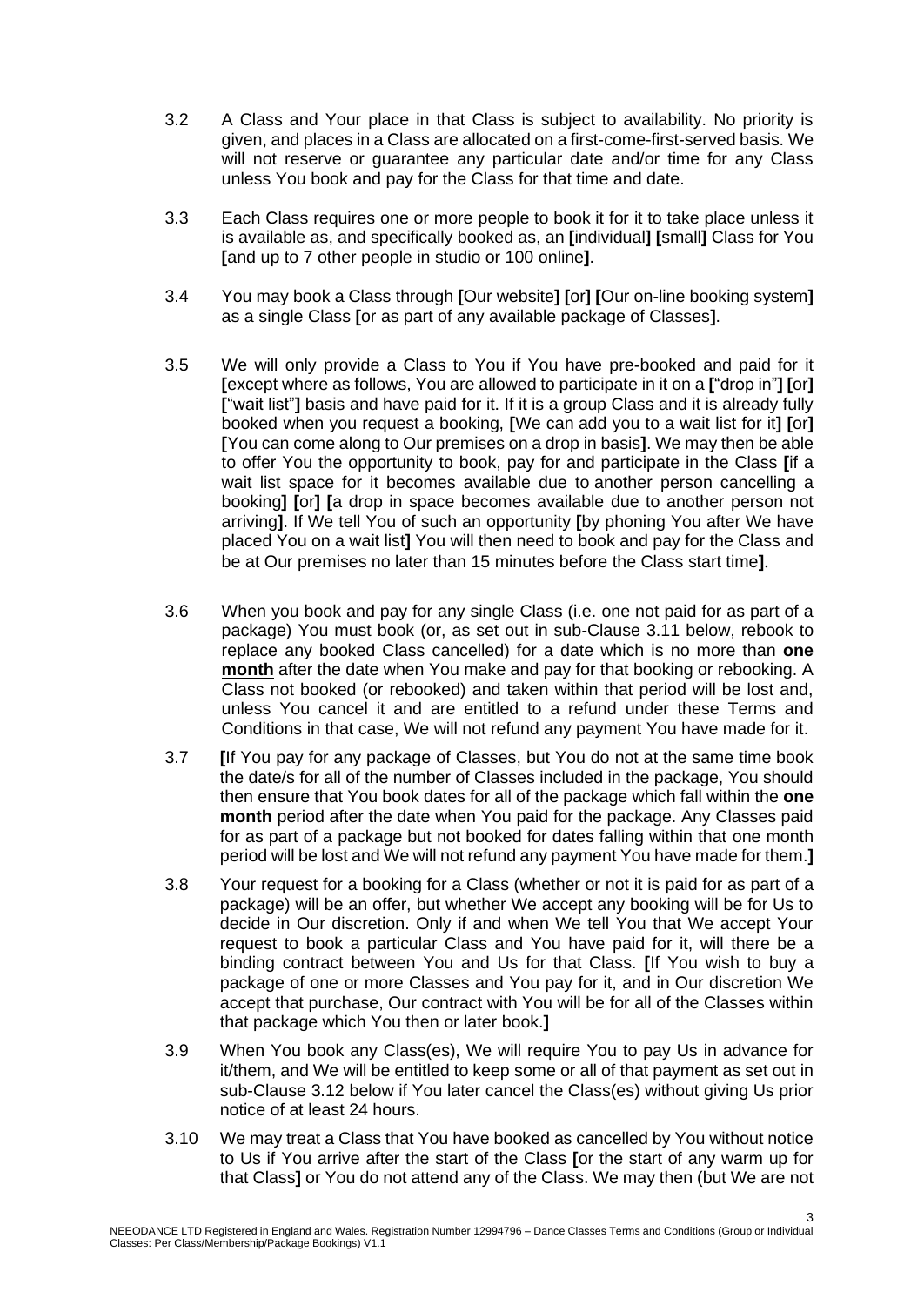obliged to) give Your place in the Class that You cancelled to any ["wait-list"] [or] ["drop in"] customer. We may decide to make a charge to You for that cancelled Class, and sub-Clause 3.12 below will apply.

### **3.11 You may cancel a drop-in Class without charge if You give Us at least 48 hours**

- 3.12 prior notice of the cancellation. If You do so We will refund to You any sum You paid in advance unless when You cancel You ask to rebook for a later, substitute, Class instead and We accept that substitute booking. **[**If the cancelled Class was paid for as part of a package, **[**We will not refund You any sum for it but**] OR [**We will refund You for that Class an amount equal to total sum paid for the package divided by the total number of Classes in the package or**]** You may rebook it under this sub-Clause 3.11 for a date falling within the three months period after the date when You booked the package**]**.
- 3.13 If You do not give Us at least 48 hours prior notice of cancellation of a Class, We will be entitled to charge You for any net financial loss up to the full price of that Class that We suffer due to Your cancellation. We will be entitled to deduct that charge from sums You paid in advance for that Class, and We shall refund any balance to You. For this purpose, if that Class was part of a package, the sum paid in advance for it will be the total sum paid for the package divided by the total number of Classes in the package.
- 3.14 If, due to exceptional circumstances including, but not limited to, illness, accidents and bereavement, You cancel a Class without giving Us at least 48 hours prior notice, We will consider the circumstances and in Our discretion decide whether to waive any charge for late cancellation that We are entitled to make under sub-Clauses 3.10 or 3.12.
- 3.15 We may cancel a Class booked by You at any time before the time and date of that Class in the following circumstances:
	- 3.15.1 The required minimum number of people (if any) for the Class have not booked for that Class; or
	- 3.15.2 The required teacher necessary for the Class is not available; or
	- 3.15.3 An event described in sub-Clause 9 below occurs and continues for more than one month; or
	- 3.15.4 We find that you are not a "Consumer" (as defined in Clause 1 above).

If We cancel a Class in such circumstances We will refund to You in full the payment that You have made to Us for that Class **[**unless it was paid for as part of a package.

Where it was part of a package, We will not make a refund but You may rebook that cancelled Class for another date falling within the one month period after the date when You paid for the package, or if that period ends less than one week after the date of the cancelled Class and You prefer to have a refund instead of rebooking We will refund You the stand-alone price for that cancelled Class.**]**

3.16 We will use all reasonable endeavours to start the Class You have booked at its scheduled start time, but the start may be delayed by overrun of a previous Class or by other circumstances. If a delay to the start is at least 20 minutes, or, if at any time before or after You arrive for a Class We notify You that there will be a delay of at least that time, You may cancel the Class and We will refund to You in full the payment that You have made to Us for that Class **[**unless it was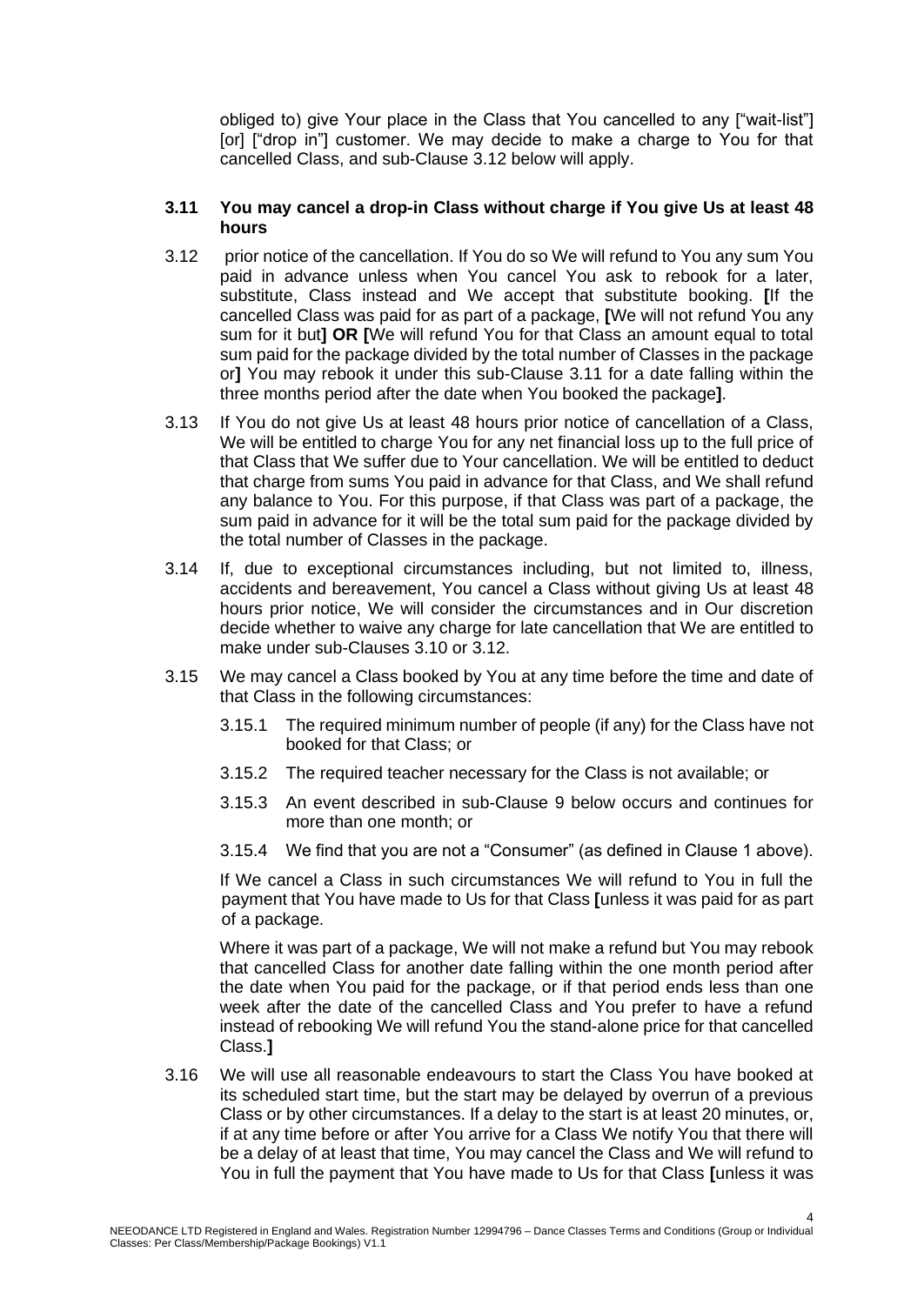paid for as part of a package in which case the final paragraph of sub-Clause 3.14 (as to rebooking or refund) will also apply to cancellation under this sub-Clause 3.15**]**.

- 3.17 Classes **[**and**]** prices **[**and teachers,**]** are subject to change from time to time but We will try to give You as much prior notice as possible of any such changes.
- 3.18 We reserve the right to expel You from any Class if Your conduct is in Our reasonable opinion unacceptable, or is or may be in Our reasonable opinion, harmful to Our reputation, or if it amounts to Your breach of these Terms and Conditions, or where in Our reasonable opinion such expulsion is otherwise in the interests of others who are in that Class or who are in any other Class being held then or to be held subsequently. You will not be entitled to any refund for a Class started but not completed due to such expulsion. **[**If at that time You have paid for any Classes as a package but have not yet booked and/or attended one or more of such Classes, We may cancel those Classes not yet booked and/or attended by telling You at the time of that cancellation and in that case We will refund You for the number of Classes in the package cancelled and the refund will be for the number of package Classes not taken pro rata to the total Classes in the package**]**.
- 3.19 We reserve the right to amend our fees for classes and packages at any time. If you cancel a price plan/membership/package and re-join, you will need to pay the current advertised fee.
- 3.20 Where the contract We make with You is not made on Our premises, the Regulations give You the rights set out in this sub-Clause 3.18, and they will be in addition to the rights given to You by the above provisions of this Clause 3. You may for any reason cancel a booked Class during the 14 day period after We accept that booking, but if the booking includes any Class(es) on a date which is before the end of that 14 day period, and if You have expressly requested Us to provide any such Class(es) in that 14 day period and We do so, You may not cancel that or those requested Class(es) and You must pay for them in accordance with Clause 4, and You may only cancel any other Class(es) covered by that booking. If You request that Your booking be cancelled, You must confirm this in any way convenient to You. If You cancel as allowed by this Sub-clause 3.18, and You have already made any payment(s) to Us for the booking, We will refund the payment(s) to You within 14 days of receiving Your cancellation less the amount due for the Class(s) covered by that booking that We have provided. **[**For this purpose, where any one or more Classes has been paid for as part of a package, then You may cancel such Classes (either booked for any date(s) after that 14 day period or not yet booked), and We will refund for each such cancelled Class the total package price amount divided by the total number of Classes in that package**]**.

## **4. Fees and Payment**

- 4.1 You must pay in accordance with Our Price List for all Classes that We fully and correctly provide to You.
- 4.2 You may pay Us for Classes using any of the following methods:
	- 4.2.1 Credit/Debit Card/PayPal using our online booking system
- 4.3 We may alter Our prices without prior notice, but if the price of any Class

5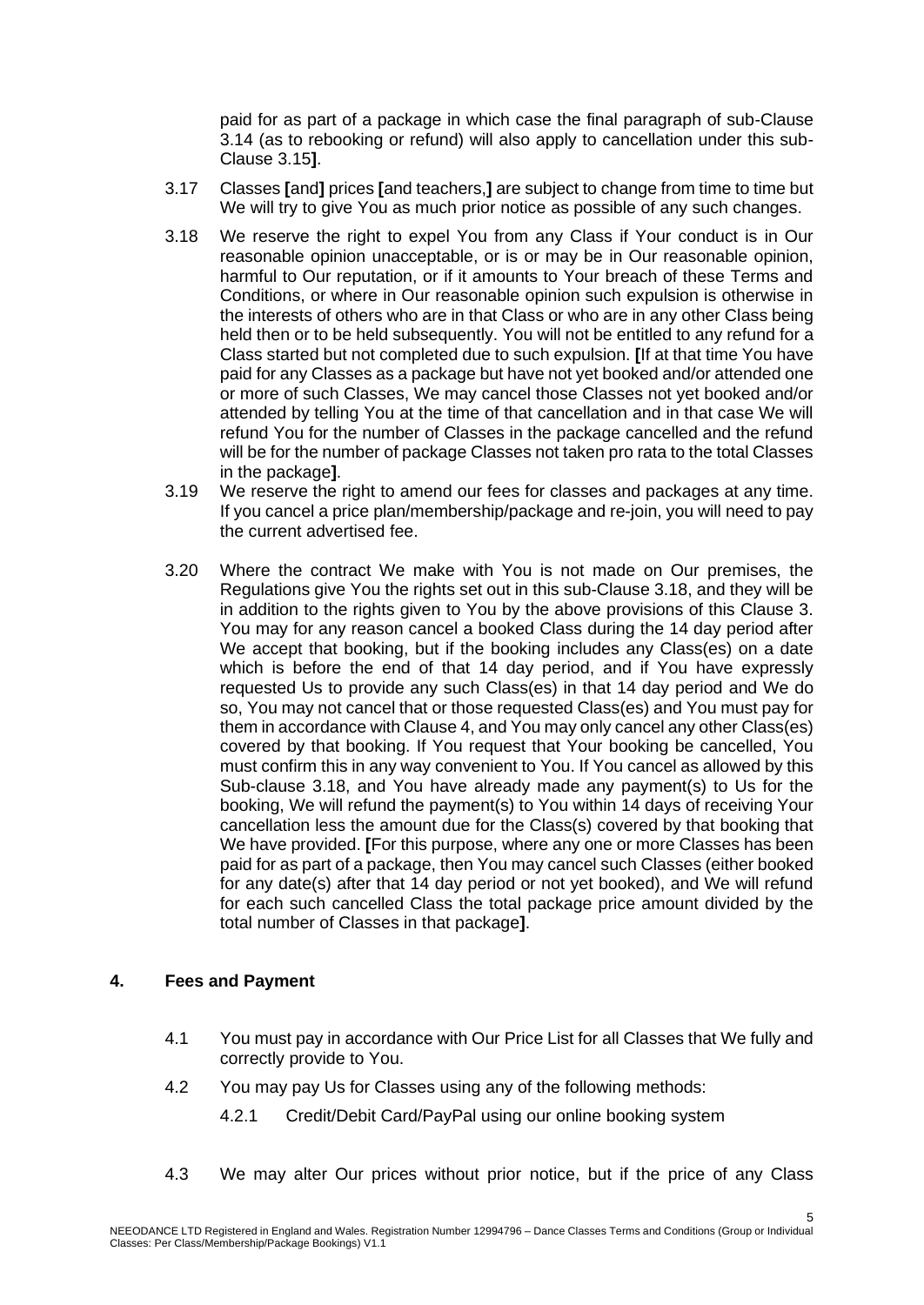increases between the time when You book it and the date of the Class, the price increase will not apply to You for the Class on that date.

- 4.4 If you suspend your membership, upon re-activation, your price plan will not be affected by any price change. You may suspend your price plan/membership/packages for up to one month, twice in a year. You may not suspend your price plan/membership/packages for two consecutive months. We may use our discretion to override this if ill-health related.
- 4.5 A suspension period of your membership means suspension of access to all services under your price plan/membership/package. The service list is available on our website. We may use our discretion to override this if ill-health related.
- 4.6 All prices of Classes shown in the Price List are inclusive of VAT.

# **5. Eligibility to take a Class**

- 5.1 We only make any Class available to a "Consumer" (as defined in Clause 1 above), and Your completion of a Registration Form will be deemed to be Your confirmation that You will be a "Consumer" in connection with any request(s) by You to attend any Class. If at any time We find that you are not a "Consumer", We may without liability to You cancel Your registration forthwith by giving You a cancellation notice and You will not then be entitled to attend any further Classes. **[**If at the time of such cancellation You have paid for Classes as a package but have not yet attended one or more such Classes, We will refund You for those Classes not yet attended and the refund will be for the number of package Classes not attended pro rata to the total number of Classes in the package**]**;
- 5.2 We will not accept Your application to register or make any Class available to You unless You are aged 16 or over. We may require evidence of Your age for that purpose.

## **6. Fitness, Health and Safety**

- 6.1 You acknowledge that certain Classes may be physically strenuous and You agree that You voluntarily participate in such Classes with full knowledge that even if We and the relevant teacher is not negligent there is a risk of personal injury or illness arising from Your participation in such a Class.
- 6.2 Certain Classes may be unsuitable for You if You have special needs, or any medical, health or fitness problem or condition.
- 6.3 You must ensure that you are fit and well enough to participate in any Class that You book, and You will at all times be responsible for Your own state of health, physical condition and wellbeing.
- 6.4 If You have any concerns about Your fitness or health, You should seek appropriate medical advice from a relevant professional medical or other adviser before attending a Class.. We cannot and do not provide any such advice.
- 6.5 You agree that when You register and when You book and attend any Class, that will be Your confirmation that You have no health or fitness problems which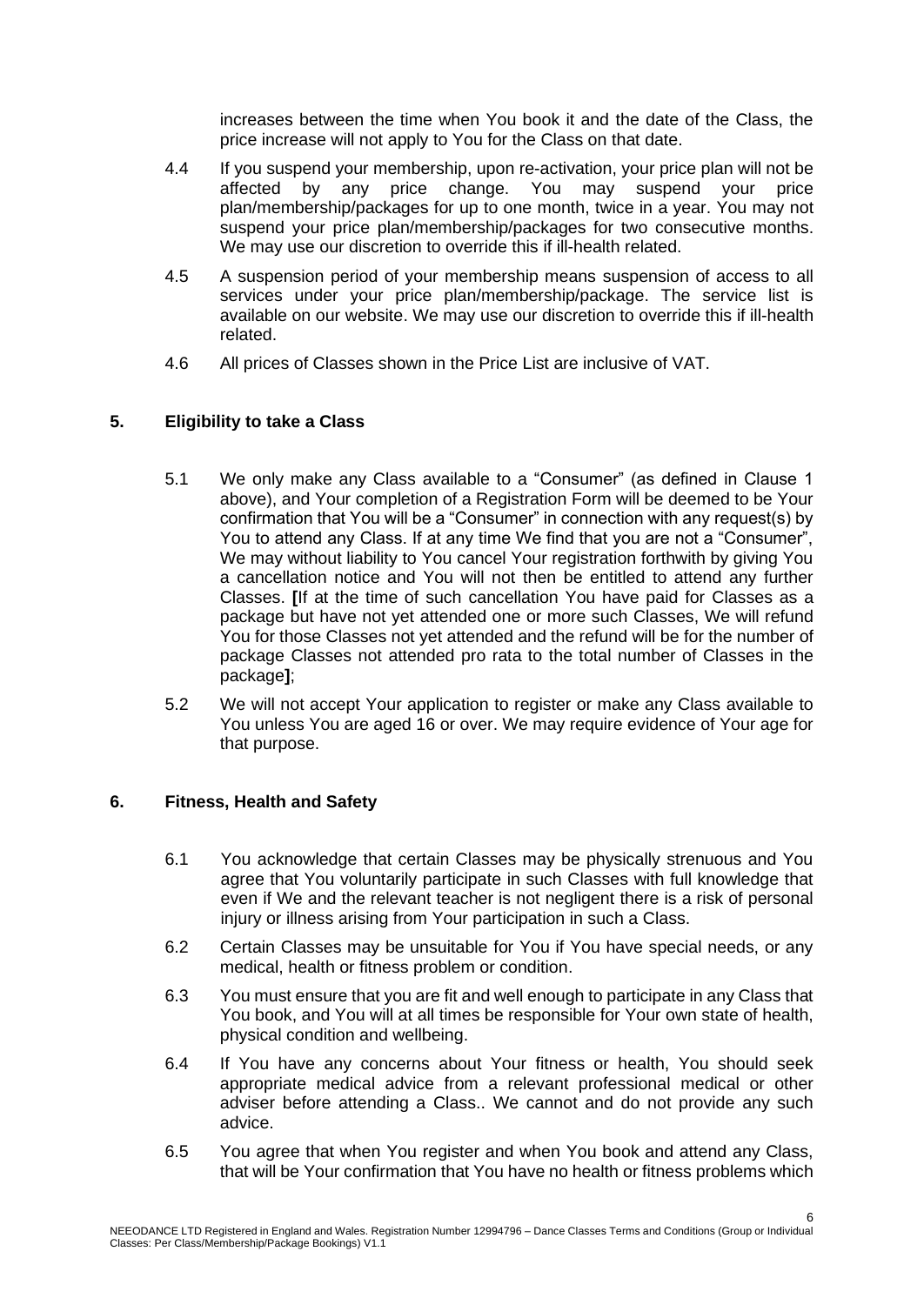may affect your participation in any Class.

- 6.6 When You request a booking for a Class and **[**at least 48 hours**]** before You attend any Class, if You tell Us at that time about any medical, health or fitness issue or special need, We will discuss it with You, and inform You if We decide not to accept Your booking because of that issue or special need. If We do accept Your booking, You must act in accordance with any instructions provided by Us relating to the issue or need.
- 6.7 If You do not tell Us before a Class of anything referred to in sub-Clause 6.5 or 6.6 that We then discover, We will be entitled not to provide some or all of that Class or any other Classes and to treat any such Classes (or the affected part of it/them) as cancelled by You without notice, in which case We may make a charge to You for that cancelled Class (or part of it) as set out in sub-Clause 3.12 above. **[**If that Class is part of a package, We may also cancel any other remaining Classes in the package and in that case We will refund You for each of the remaining Classes an amount equal to the total package price divided by the total number of Classes in the total package.**]**
- 6.8 You must not attend any Class when under the influence of alcohol or illegal drugs **[**or immediately following a heavy meal**]**.
- 6.9 **[**You should arrive at least 15 minutes prior to the start time of a Class **[**and before any warm up involved in that Class**]**, to allow for a prompt start.**]** If You know You are going to be late for a Class, You should contact Us to tell Us as soon as You can before the Class start time. **[**If You arrive later than a Class start time **[**and You arrive after any warm-up for that Class has begun**]**, We may not permit You to participate in the Class for health and safety reasons.**]**
- 6.10 Fire exits are clearly marked and are in the interests of safety. You must not obstruct these exits for any reason. In the event of a fire, You should make your way to the nearest available exit with all possible speed and assemble at a safe distance from Our premises so that We may take a roll-call of all those at Our premises when the fire alarm sounded. The assembly point is at the front entrance.

## **7. Rules**

- 7.1 We do not permit You to:
	- 7.1.1 smoke anywhere on Our premises **[**or the premises of which Our premises are a part**]**;
	- 7.1.2 **[**make or receive mobile phone calls at Our premises**[**. Mobile phones should be switched to silent mode during a Class**]**;**]**
	- 7.1.3 bring to Our premises **[**or the premises of which Our premises are a part**]** any child/ren under the age of 16 as We do not have anyone to supervise them.
	- 7.1.4 bring any animals into Our premises **[**or the premises of which Our premises are a part**]** with the exception of guide dogs. If You require the use of a guide dog, You should inform Us of that when You register;
	- 7.1.5 bring any crockery, glass, drink (except water) or food into any part of Our premises . Only water, either in a plastic bottle or paper cup, is permitted in Our premises.
- 7.2 If a Class requires specific **[**type of**]** clothing, footwear **[**or other items**]**, details of the Class will specify those requirements and You must provide them for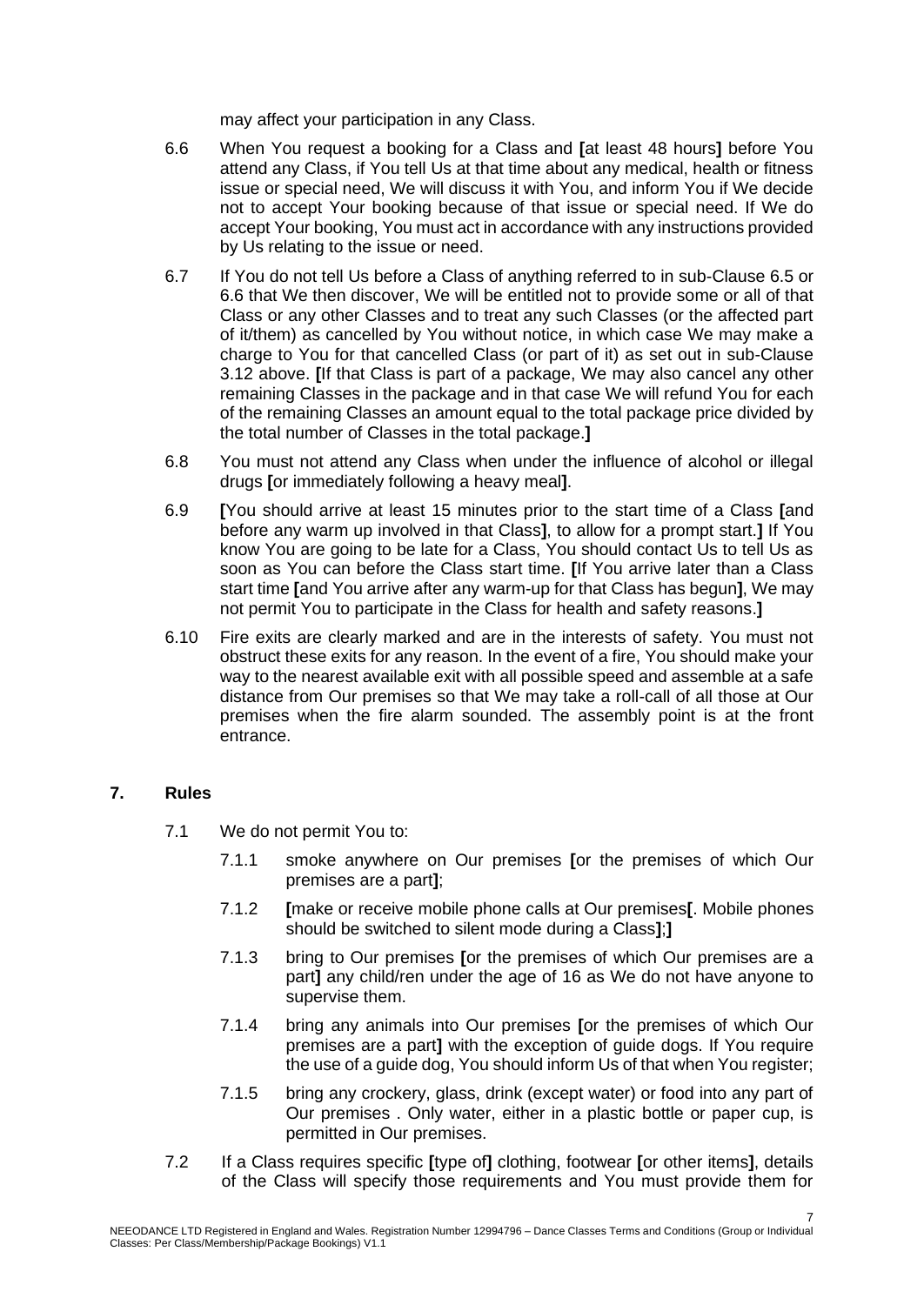Yourself. Clothing and footwear not worn for the Class should be stored **[**in the location that We tell You about on arrival**] [**in the **[**lockers**] [**and**] [**racks**]** in the changing areas**]**. Loosely swinging or sharp jewellery should be removed before a Class. If You do not comply with any of these dress requirements, We may not allow You to participate in the Class.

### **8. [Gift Vouchers**

8.1 Gift vouchers will be available on our website in the foreseeable future and we will advertise this.

### **9. Events beyond our reasonable control**

- 9.1 We will not be liable for any failure or delay in performing Our obligations under the contract resulting from any cause beyond Our reasonable control.
- 9.2 If any event described under sub-Clause 9.1 occurs that is likely to adversely affect Our performance of any obligations under the contract, We will try to inform You as soon as is reasonably possible, Our obligations will be suspended and any time limits that We are bound by will be extended accordingly. We will inform You when that event is over and provide details of any new dates, times or availability of Classes as necessary. You may, without liability to Us, cancel any Classes which do not take place due to that event, and We will refund in full the advance payment that You have made to Us for the cancelled Class(es). Where the cancelled Class(es) is/are part of a package, We will refund You for each such Class an amount equal to the total price for the package divided by the total number of Classes in the package.

## **10. Limitation of Liability**

- 10.1 We will be responsible for any foreseeable loss or damage that You may suffer as a result of Our breach of these Terms and Conditions or as a result of Our negligence. Loss or damage is foreseeable if it is an obvious consequence of Our breach or negligence or if it is contemplated by You and Us when Our contract with You is created. We will not be responsible for any loss or damage that is not foreseeable.
- 10.2 We provide or sell all Classes to You only for Your personal and private use/purposes. We make no warranty or representation that any clothing or other goods that We provide or sell to You are fit for commercial, business, industrial, trade, craft or professional purposes of any kind (including resale). We will not be liable to You for any loss of profit, loss of business, interruption to business or for any loss of business opportunity.
- 10.3 Each of Our teachers is appropriately qualified as a dance teacher and competent to conduct the Classes assigned to him/her but their advice does not include any medical or similar advice and is not a substitute for advice provided by an appropriate medical, health, or fitness professional or therapist.
- 10.4 If You bring any personal belongings onto Our premises, We do not undertake to keep them safe or provide any storage place for them. Their loss or damage will be at Your own risk except where such loss or damage is due to any deliberate or negligent act by Us or our staff. We will not be responsible for any

8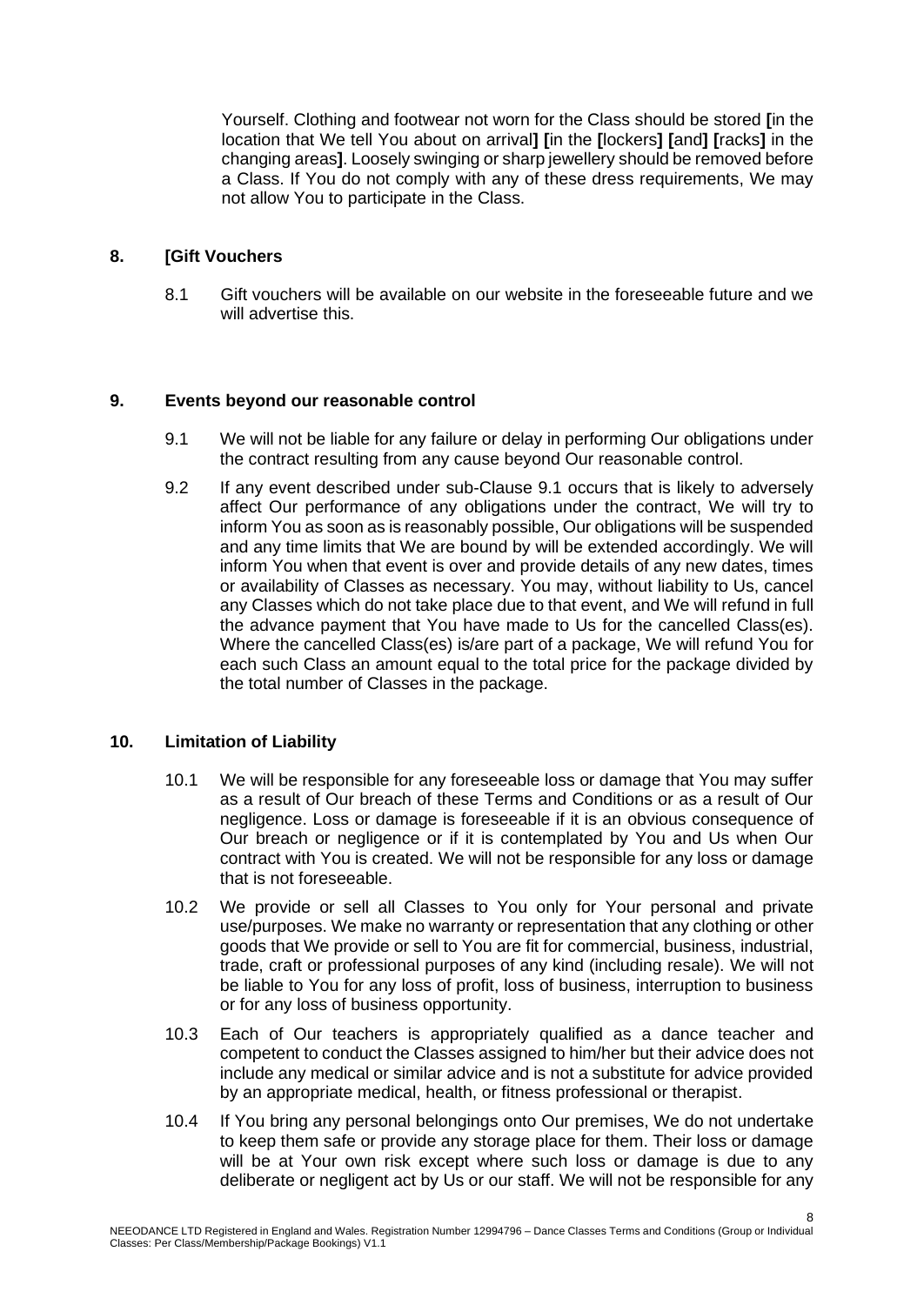loss or damage to Your personal belongings caused by any other customer, guest or visitor to Our premises even where You leave or store them in any place at Our premises referred to in Clause 7.2. We therefore advise You not to bring any valuable belongings to Our premises.

- 10.5 Nothing in these Terms and Conditions is intended to or will exclude or limit Our liability for death or personal injury caused by Our negligence (including that of Our employees, agents or sub-contractors) or for fraud or fraudulent misrepresentation.
- 10.6 Furthermore, if you are a "consumer" as defined by the Consumer Rights Act 2015, or a consumer for the purposes of any other consumer protection legislation, nothing in these Terms and Conditions is intended to or will exclude, limit, prejudice, or otherwise affect any of Our duties or obligations to You, or Your rights or remedies, or Our liability to You, under:
	- 10.6.1 the Consumer Rights Act 2015;
	- 10.6.2 the Regulations;
	- 10.6.3 the Consumer Protection Act 1987; or
	- 10.6.4 any other consumer protection legislation

as that legislation is amended from time to time.

For more details of Your legal rights, please refer to Your local Citizens' Advice Bureau or Trading Standard Office.

### **11. Changes to Terms and Conditions**

We may from time to time change these Terms and Conditions without giving You notice, but We will use Our reasonable endeavours to inform You as soon as is

reasonably possible of any such change.

## **12. How We Use Your Personal Information (Data Protection)**

We will only use Your personal information as set out in Our Privacy Policy available from our website.

#### **13. Regulations**

We are required by the Regulations to ensure that certain information is given or made available to You as a Consumer before We make Our contract with You (i.e. before We accept Your registration and/or make a booking) except where that information is already apparent from the context of the transaction. We have included the information itself either in these Terms and Conditions for You to see now, or We will make it available to You before We accept Your request to register and/or make a booking. All of that information will, as required by the Regulations, be part of the terms of Our contract with You as a Consumer.

#### **14. Information**

As required by the Regulations:

14.1 all of the information described in Clause 13; and